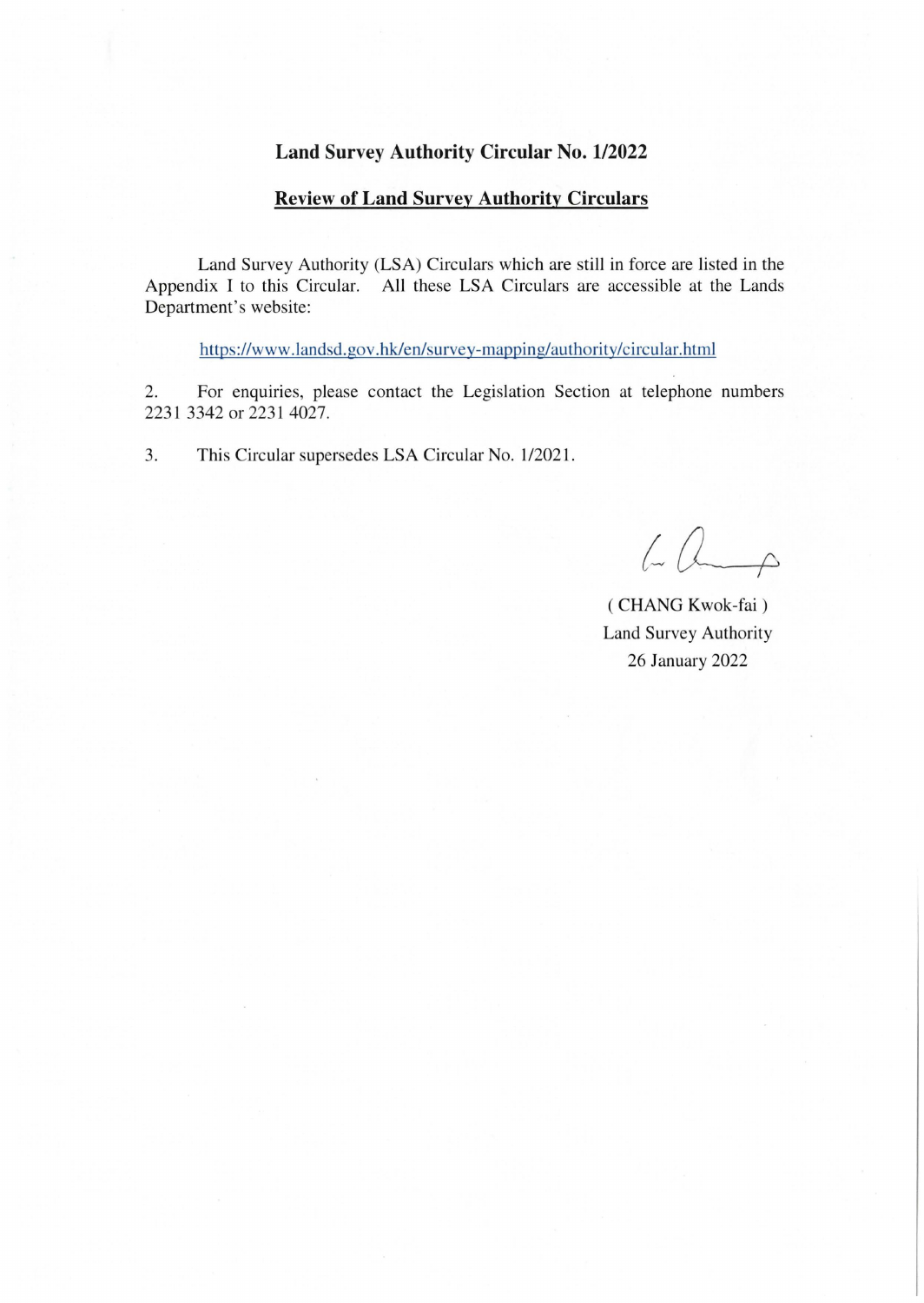## **Appendix I**

| <b>LSA Circular No.</b> | <b>Title</b>                                                                                                                                                            |
|-------------------------|-------------------------------------------------------------------------------------------------------------------------------------------------------------------------|
| 1/2022                  | Review of Land Survey Authority Circulars                                                                                                                               |
| 8/2021                  | Effective Date of the Code of Practice, Fifth Edition                                                                                                                   |
| 7/2021                  | Land Surveyors Registration Committee                                                                                                                                   |
| 6/2021                  | Code of Practice, Fifth Edition                                                                                                                                         |
| 3/2021                  | Disciplinary Board Panel - CORRIGENDUM                                                                                                                                  |
| 2/2021                  | Disciplinary Board Panel                                                                                                                                                |
| 4/2020                  | Revision of Form for Deposit of Land Boundary Plan and Survey<br>Record Plan with the Land Survey Authority under Section 30 of<br>the Land Survey Ordinance (Cap. 473) |
| 3/2020                  | Revision of Form for Application for registration as an Authorized<br>Land Surveyor under section 13(1) of the Land Survey Ordinance<br>(Cap. 473)                      |
| 1/2018                  | Land Survey (Fees) (Amendment) Regulation 2018                                                                                                                          |
| 4/2016                  | Responsibility of an Authorized Land Surveyor under section 28 of<br>Land Survey Ordinance                                                                              |
| 3/2016                  | Payment of Fees by Electronic Cheque (e-cheque)                                                                                                                         |
| 2/2016                  | Revision of Form Nos. SMF-0014, SMF-0016, SMF-0017 and<br>SMF-0051                                                                                                      |
| 3/2015                  | Reinstatement of Name in the Register of Authorized Land<br>Surveyors after Removal                                                                                     |
| 5/2014                  | Revision of Form for Deposit of Plans under Section 30 of the Land<br>Survey Ordinance (Cap. 473)                                                                       |
| 3/2014                  | Deposit of Plans Under Section 30(4) and Fees Payable under<br>Section 30(5) of the Land Survey Ordinance (Cap. 473)                                                    |
| 3/2002                  | Legal Standing of a Deed Poll Effecting Land Sub-division                                                                                                               |
| 2/99                    | Notification of change in Registration Particulars                                                                                                                      |
| 4/97                    | New Name for Government Bank Accounts                                                                                                                                   |
| 14/96                   | Land Boundary Plans for Registration                                                                                                                                    |
| 12/96                   | Fee under section 30(5) of the Land Survey Ordinance (Cap. 473)                                                                                                         |
| 5/96                    | Area Shown on LBP/SRP                                                                                                                                                   |
| 4/96                    | Submission of SRPs and LBPs under subsection 30(4) of the Land<br>Survey Ordinance for Rectification of Division Plans                                                  |

## **Land Survey Authority Circulars still in force**